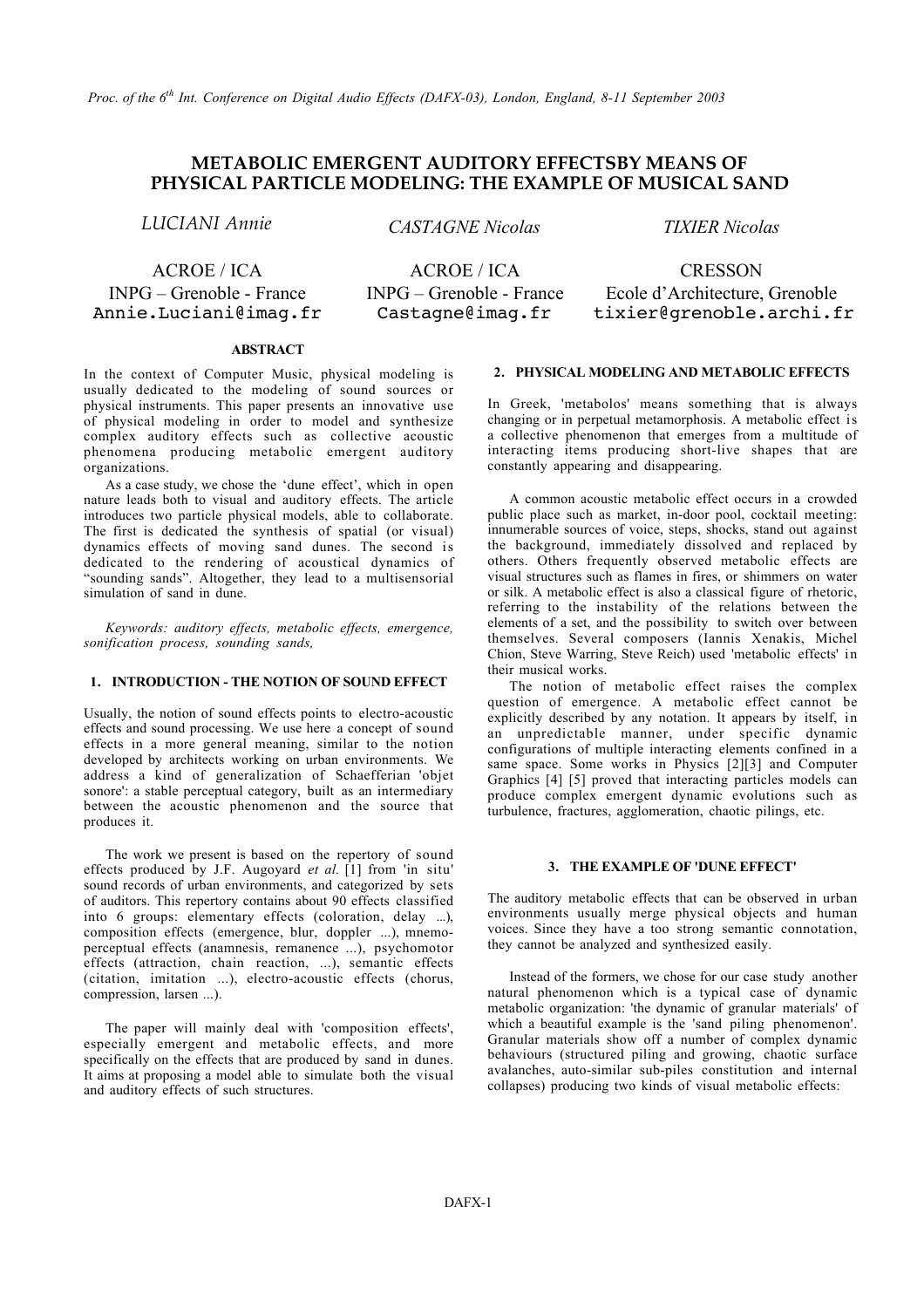The *surface avalanches* that carry out a two-states metabolic effect. A well-shaped pile emerges at each moment to our perception, arising from a relaxation process between two states of the pile, before and after the surface avalanches. The growth reinforces the perception of the shape while the avalanches destroy the contour which causes the clearly-cut perception of this shape.

The *internal collapses* that break up the volume of the well-shaped pile. This destruction comes with the formation of internal sub-piles that are similar to the entire pile.

The pile contour as well as the auto-similar sub-piles appear clearly to our perception and cognition, although they are still short-lived and transient.

Granular materials can also produce sounds effects, such as those of the sounding sands. A well-known reference is the 'Sand-Drums' in 'Dune' by F. Herbert [6]. For ages, explorers were astonished by sounds produced spontaneously during the motion of large volumes of sand. Darwin mentions similar events in 'Naturalist's Voyage in the Veagle' in Brazil and Chili. In China, in the Ton-Fan region, about 880 before J.C., one mentions that a dune, called 'Singing Mountain', sounds as roll of thunder when sliding on it [7]. Iberian nomads told of spirits playing drums in desert and pre-Islamic poets invoked often musical sands [8].

These narratives are probably not completely fanciful. Some records prove that some sand landscapes produce spontaneously sound effects. These phenomena are neither well studied nor understood today. Scientific accounts distinguish two types of sounding sands: squeaking and booming sands [9]. 31 booming dunes have been discovered [10]. Authors use words as 'howls', 'thunder', 'drums', 'bells', 'horns', 'frogs', 'cello', 'insects', etc. Some records of sounding sands are available on the web: Booming Sand of Badain-Jaran, Sound of Frog-Sand, Kotohiki and Kugunari by S. Miwa, Sound-recording of booming sand by B. Krause, D. Criswell, J. Metzner, M. Bretz.

### **4. MODELING OF THE 'SPATIAL DYNAMIC DUNE EFFECT'**

These descriptions enable us to provide qualitative description of sounding sand metabolic effects. From the capabilities offered by physically-based particle systems, we aimed at obtaining similar effects by means of a physicallybased particle model.

The first idea was to model realistically the sand material, composed of a large number of grains and complex interactions between them. Such an approach, however, would lead to quite a complex physical model - too complex for being usable and computable reasonably. A more straightforward modeling was necessary.

We then designed a physically-based particle model of the 'spatial (visual) effects of granular materials''. With this model, we aimed no more at modeling the realism of the matter itself but at restituting the emergent pertinent dynamic features.

This second model was designed with the CORDIS-ANIMA system [11], simulated at 1 KHz and visualized at 50 Hz. It is composed of a few number of particles (less than 300) in simple interactions (visco-elastic buffers) between themselves, and with a simple non-linear interaction with the ground (dry friction).

Figure 1 shows some snapshots of the obtained simulation, with different values for the physical parameters (elasticity between the particles and friction with the ground).

As a result, we obtained the five pertinent visual figures of 'the Spatial Dynamic Dune Effect' : (1) piling, (2) internal heterogeneous constraints, (3) surface avalanches, (4) internal collapses, (5) auto-similar sub-pilings.



Figure 1: *The five main pertinent spatial figures of 'the Spatial Dynamic Dune Effect' we obtained: (1) piling, (2) internal heterogeneous constraints, (3) surface avalanches, (4) internal collapses, (5) autosimilar sub-pilings.*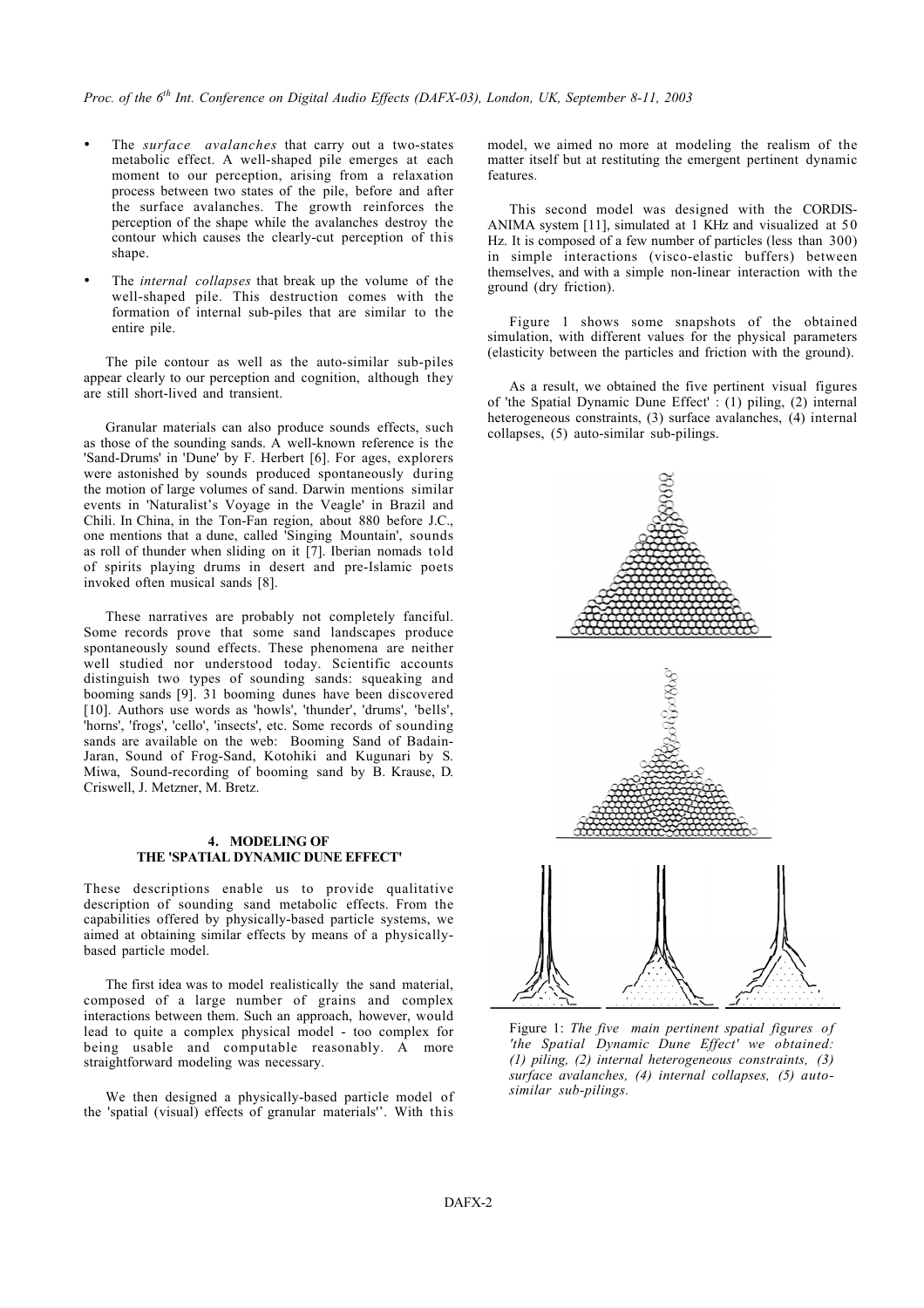### **5. MODELING THE MUSICAL STRUCTURE EMERGING FROM THE 'SPATIAL DYNAMIC DUNE EFFECT'**

From the previous relevant visual model, we aimed at obtaining a valid sonification process able to produce the sound effects listed before: unpredictable 'Drumming', 'squeaking', and 'booming' effects.

## **5.1. First trial**

We tested a first 'sonification' process based on three steps:

Modifying the physical parameters for the above visual sand model in order to obtain vibrations and oscillations within the model during simulation;

Computing the physical model at the acoustic bandwidth.

Listening the deformations at some places of the pile by means of virtual loudspeakers.

Although this process is quite complex, it proved to be unconvincing and led to fat too simplistic sounds from the acoustical and musical point of view.

A new step of modelling was performed in order to obtain the emergence of the pertinent categories of the sound effects from a specific model.

#### **5.2. The structure of the Acoustic Model**

We first performed an analysis of the sand piling obtained with the first visual simulation. From this analysis, we designed a physically-based particle model of a "musical instrument", thought as an acoustical model corresponding to the spatial model of sand, but specifically dedicated to the acoustical phenomena. Playing together, "in parallel", the first is dedicated the synthesis of spatial dynamics, the second to the rendering of acoustical dynamics.

Actually, the visual sand piles can be decomposed in numerous layers with different physical structures.

In the lower layers, all the particles are compressed by the upper levels, and then they are still linked by visco-elastic interactions, such as in a 2D plate or in a 3D block of elastic matter. These layers behave as a quasi-homogeneous vibrating structure.

The intermediate layers, that compress the lower levels, are less compressed than them. Within, the particles are still interacting between themselves, but only by means of multiple micro-percussions. These layers play the role of a complex macro-exciter for the underlying layers.

The upper layers are composed of the particles falling on the pile causing macro-percussions on the intermediate layers.

In the complete granular phenomena, all these layers are continuously melting with each other, from the bottom to the top of pile. However, we performed a functional approximation by decomposing the piles only into only three layers (figure 3.a):

Layer 1: a compressed layer that behaves as a quasihomogeneous vibrating structure. All the particles within are *always* linked to each other by visco-elastic interactions, such as in a block of elastic matter.

Layer 2: a set of colliding particles constrained in a confined space, that compress layer 1. This intermediate layer is also a vibrating structure, but particles interact within it through multiple micro-percussions ('maracas' structure, see [12]).

Layer 3: the upper particles falling and colliding the layer 2. This layer plays the role of a complex macroexciter for the underlying layer, producing chaotic confined micro-percussive motions.

With the aim to validate this approximation, a computer analysis of the visual simulations has been performed. The following figure (Figure 2), shows that, within the layer 1, the particles are quite immobile and always linked, as if they were inside an elastic vibrating surface.



Figure 2: *The detection of the lower layer in two different simulations.*

We modelled this acoustical structure within the GENESIS software [13], based on the CORDIS-ANIMA system and dedicated to sound synthesis, as following (figure 3.b):

The layer 1, called 'Sand-Plate', was modelled as a string (or a plate) by a set of punctual masses linked with viscoelastic interactions.

The layer 2, called 'Multiple-Exciter', was made of some particles confined between the layer 1 and a nearest buffer, called 'Confinement Buffer'. They are colliding between themselves and with the previous vibrating structure.

The layer 3, called 'Macro-Exciter', was modelled with a small number of particles falling freely from time to time, and colliding the particles of the 'Multiple-Exciter'.